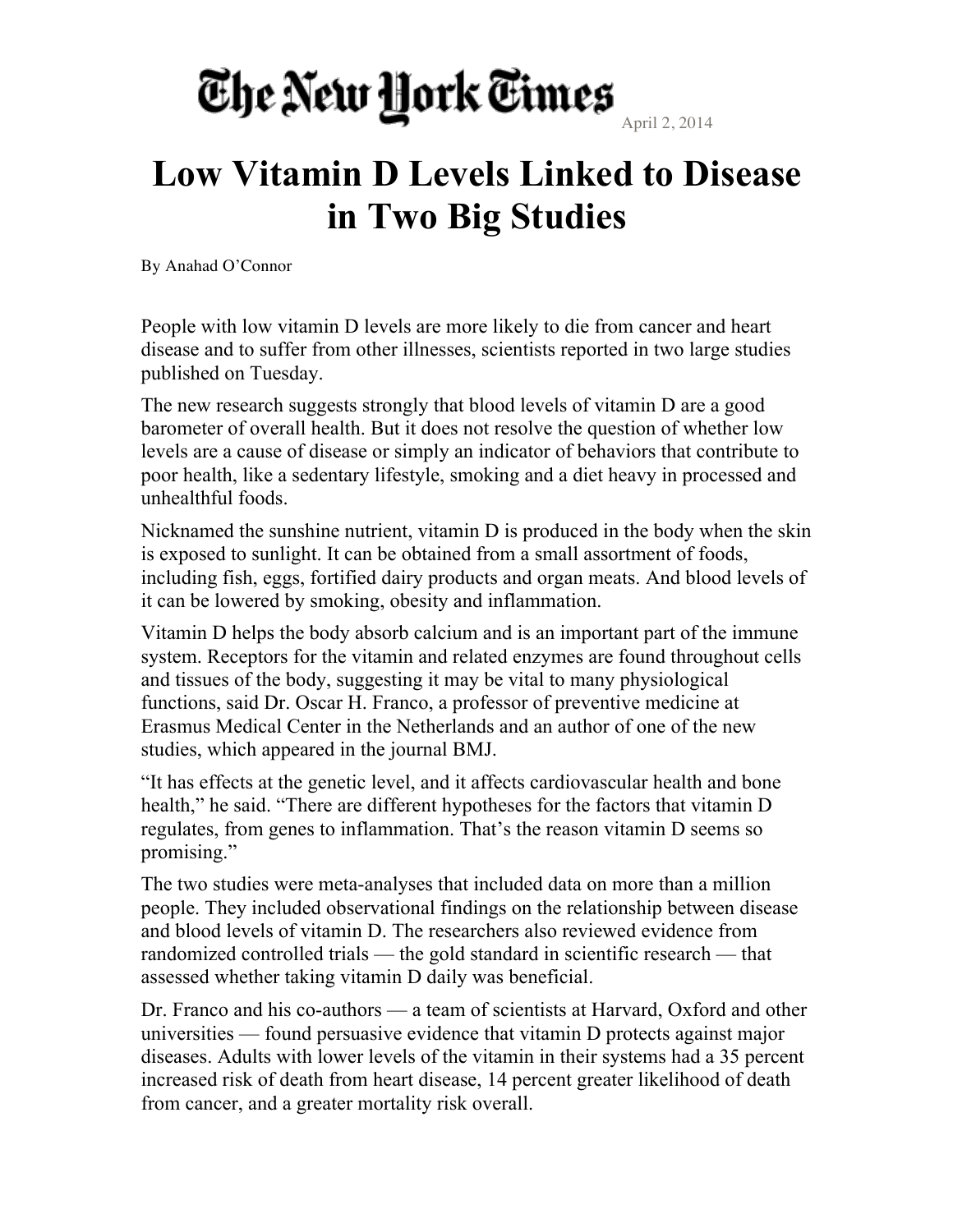## The New Hork Times

April 2, 2014

When the researchers looked at supplement use, they found no benefit to taking one form of the vitamin, D2. But middle-aged and older adults who took another form, vitamin D3 — which is the type found in fish and dairy products and produced in response to sunlight — had an 11 percent reduction in mortality from all causes, compared to adults who did not. In the United States and Europe, it is estimated that more than two-thirds of the population is deficient in vitamin D. In their paper, Dr. Franco and his colleagues calculated that roughly 13 percent of all deaths in the United States, and 9 percent in Europe, could be attributed to low vitamin D levels.

"We are talking about a large part of the population being affected by this," he said. "Vitamin D could be a good route to prevent mortality from cardiovascular disease and other causes of mortality."

In the second study, also published in BMJ, a team of researchers at Stanford and several universities in Europe presented a more nuanced view of vitamin D.

They concluded there was "suggestive evidence" that high vitamin D levels protect against diabetes, stroke, hypertension and a host of other illnesses. But they also said there was no "highly convincing" evidence that vitamin D pills affected any of the outcomes they examined.

"Based on what we found, we cannot recommend widespread supplementation," said Evropi Theodoratou, an author of the study and research fellow at the Center for Population Health Sciences at the University of Edinburgh. The second study also looked at bone health. While Vitamin D had long been believed to help prevent osteoporosis fractures from falls,

clinical trials in recent years have challenged the idea. The study also found no evidence to support that assumption.

"Vitamin D might not be as essential as previously thought in maintaining bone mineral density," Dr. Theodoratou and her colleagues wrote.

Dr. Theodoratou was not alone in suggesting people hold off on taking vitamin D supplements for now. Even though Dr. Franco found them to be beneficial, he said that more research was needed to show what levels are best. Instead of taking pills, people could improve their vitamin D levels with an adequate diet and 30 minutes of sunlight twice a week, he said.

"The most important factors in obtaining vitamin D are going out and doing some exercise and following a healthy diet," he added.

And in an editorial that accompanied the studies in BMJ, Paul Welsh and Dr. Naveed Sattar of the British Heart Foundation's Glasgow Cardiovascular Research Center pointed out that previous research "extolled the virtues of antioxidant vitamins only for major trials of vitamins E and C and beta carotene to show null,